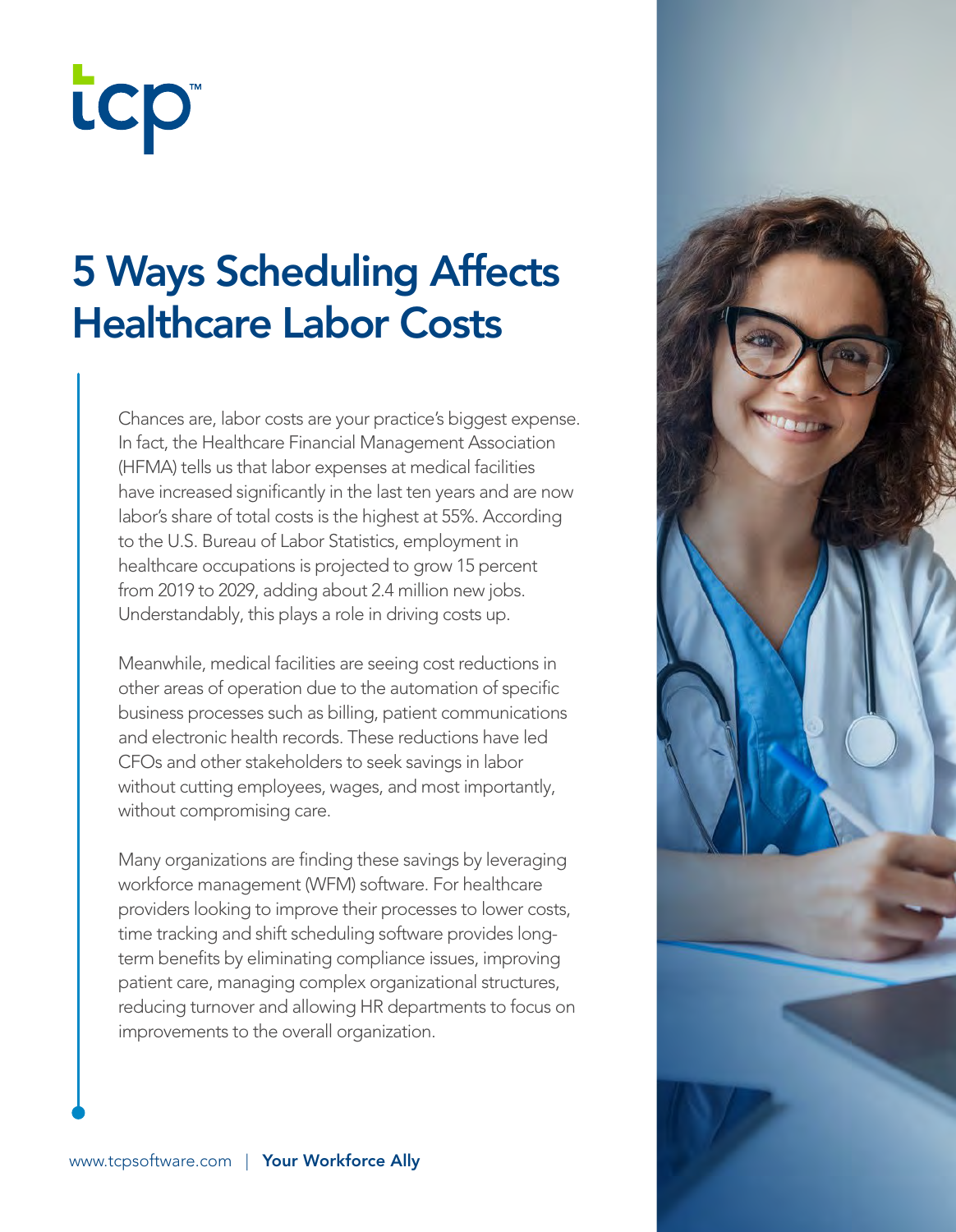

#### Compliance Issues

Organizations can often bring regulatory compliance issues under control by implementing automated time tracking and scheduling systems. One such healthcare organization, Century Care Management, a 24/7 nursing residency with over 900 employees across nine facilities, discovered these benefits and more.

TCP Helped Century Care Management Process Employee Data In Half the Time

[Read How](https://www.tcpsoftware.com/resources/case-study-century-care)

Due to its complex structure, Century Care faced an array of compliance requirements and looked to TCP for help. Some of these requirements are not unique to the healthcare space, such as the Affordable Care Act (ACA). The ACA mandates that organizations employing 50 or more full-time employees throughout the calendar year must offer those employees health insurance. These organizations could be audited and potentially fined if not in compliance with the mandate. But tracking this data is difficult without the proper tools. An automated time tracking and scheduling system ensures you know whom you must provide insurance for. It also alerts you to when your part-time employees are encroaching on full-time status.

Additional compliance concerns come from the Fair Labor Standards Act (FLSA) and the Family and Medical Leave Act (FMLA). The FLSA includes standards such as minimum wage, overtime pay, record keeping requirements and youth employment restrictions. FMLA requires an organization to manage sick leave in coordination with federal, state and local regulations. Both the FLSA and FMLA can introduce considerable risk for non-compliance.

TCP's automated tools helped to mitigate Century Care's non-compliance risk by consolidating the tracking of time off by classification and monitoring hourly limits and totals.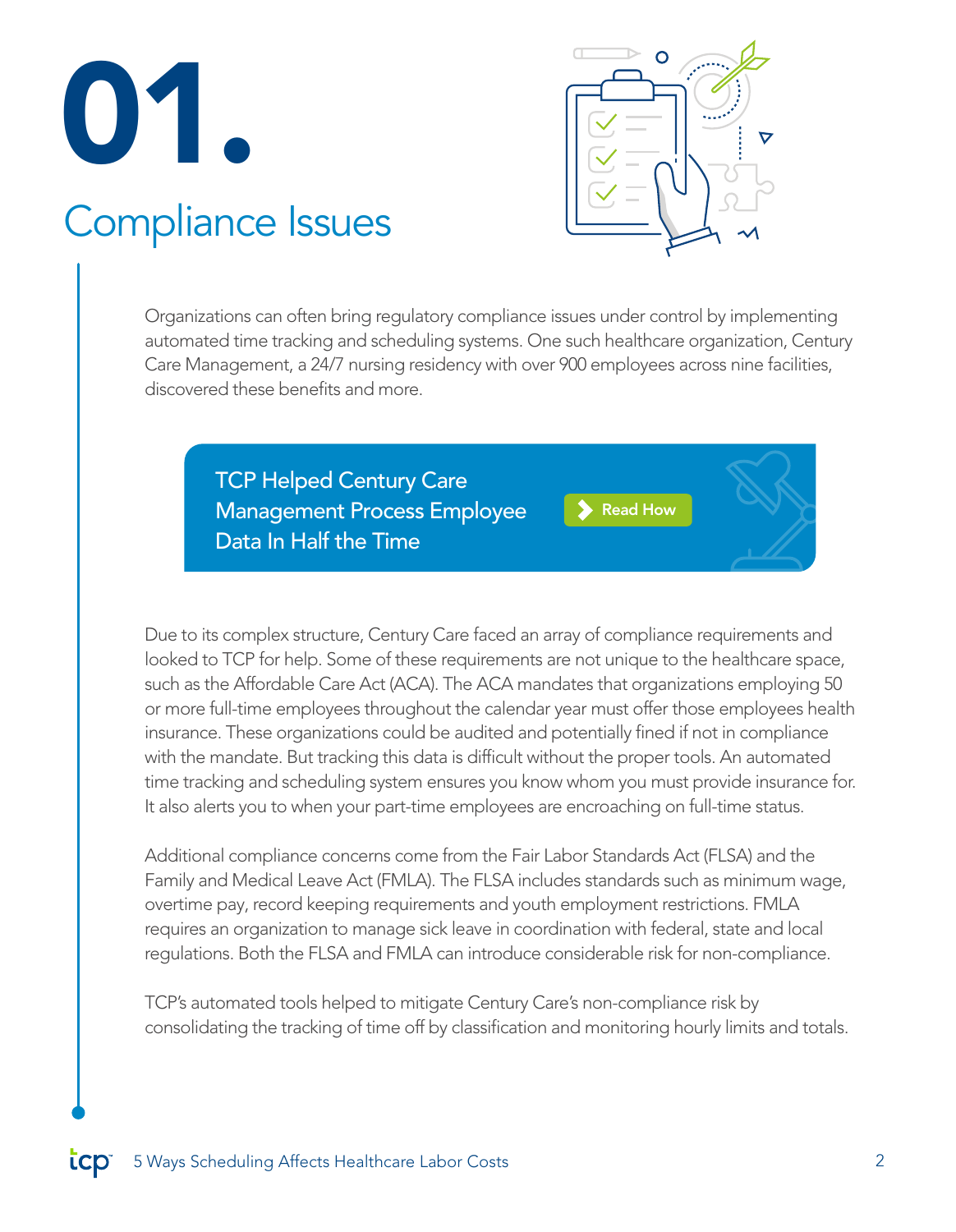

#### Patient Care



One thing, among a long list of things we have learned during the COVID-19 epidemic, is that scheduling has a tremendous impact on both patients and staff. In a perfect world, proper scheduling means you have enough staff to care for patients.

However, when the system is stressed, manual scheduling becomes incredibly difficult, if not impossible. With an automated scheduling system, you can better fill gaps caused by noshows or call-outs with employees who have had adequate time off to rest and recover, or those who are not at risk of exceeding their part-time/full-time hour load.

We have long known that staff working the appropriate number of hours are less tired and apt to make fewer mistakes. But they are also less likely to be disgruntled and, therefore, more empathetic and have more energy to focus on providing exceptional patient care.

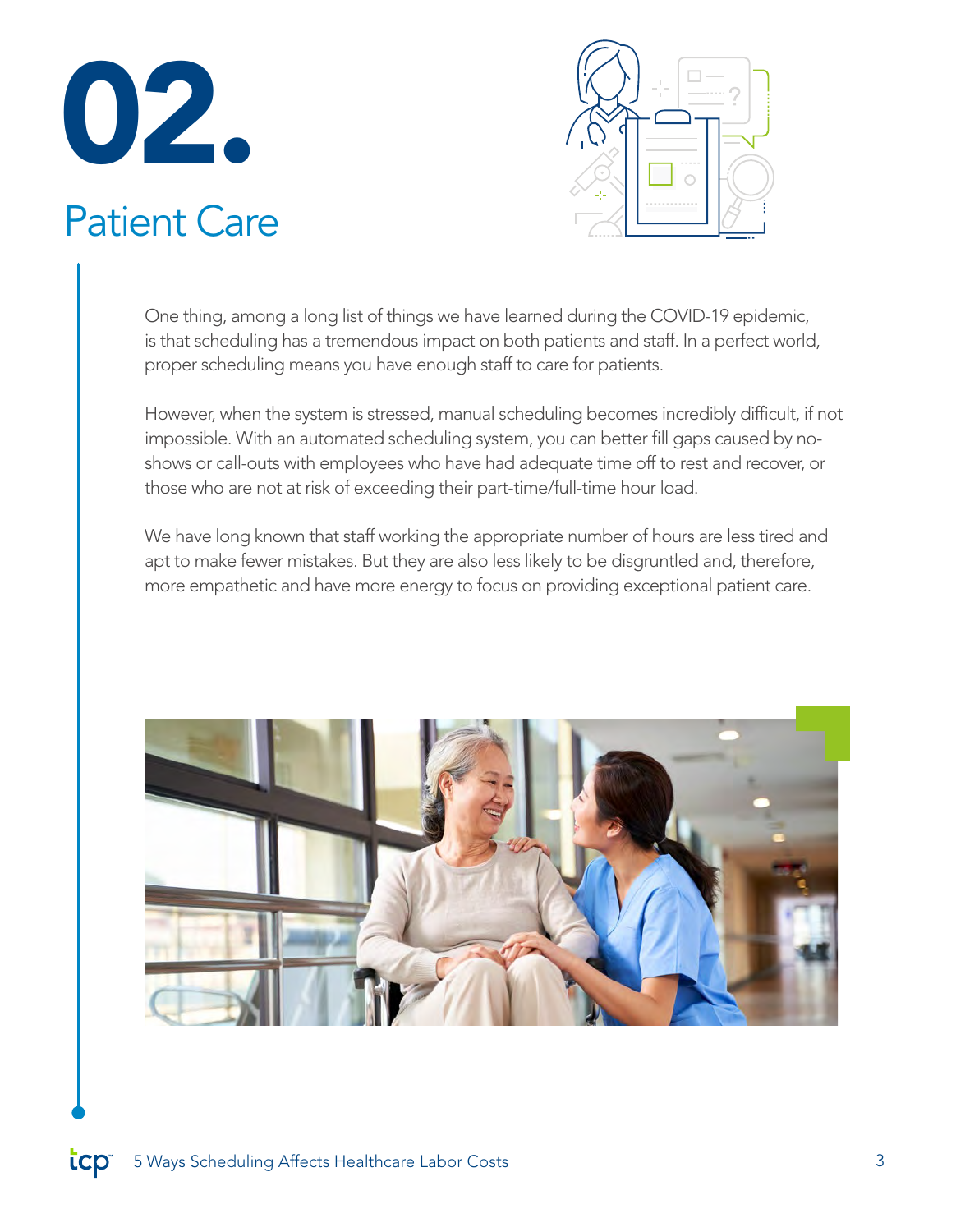



#### Unique Organizational **Structures**

Organizations may have multiple locations, 24-7 care, and traveling workers, which all create unique scheduling challenges. Keeping track of these structures can be time-consuming and confusing. Without a central, enterprise-wide solution, managers must cross-check several data sources to schedule each employee properly.

These complex systems also introduce additional opportunities for errors, such as gaps in schedules, and over or under-scheduling workers. On top of that, your mobile employees need access to flexible tools to record, report and manage their time.

An automated scheduling system can provide those tools and will also offer overtime equalization—balancing overtime among employees. Overtime equalization ensures no single employee is overstressed by working too many hours. It also prevents creating an environment of perceived favoritism.

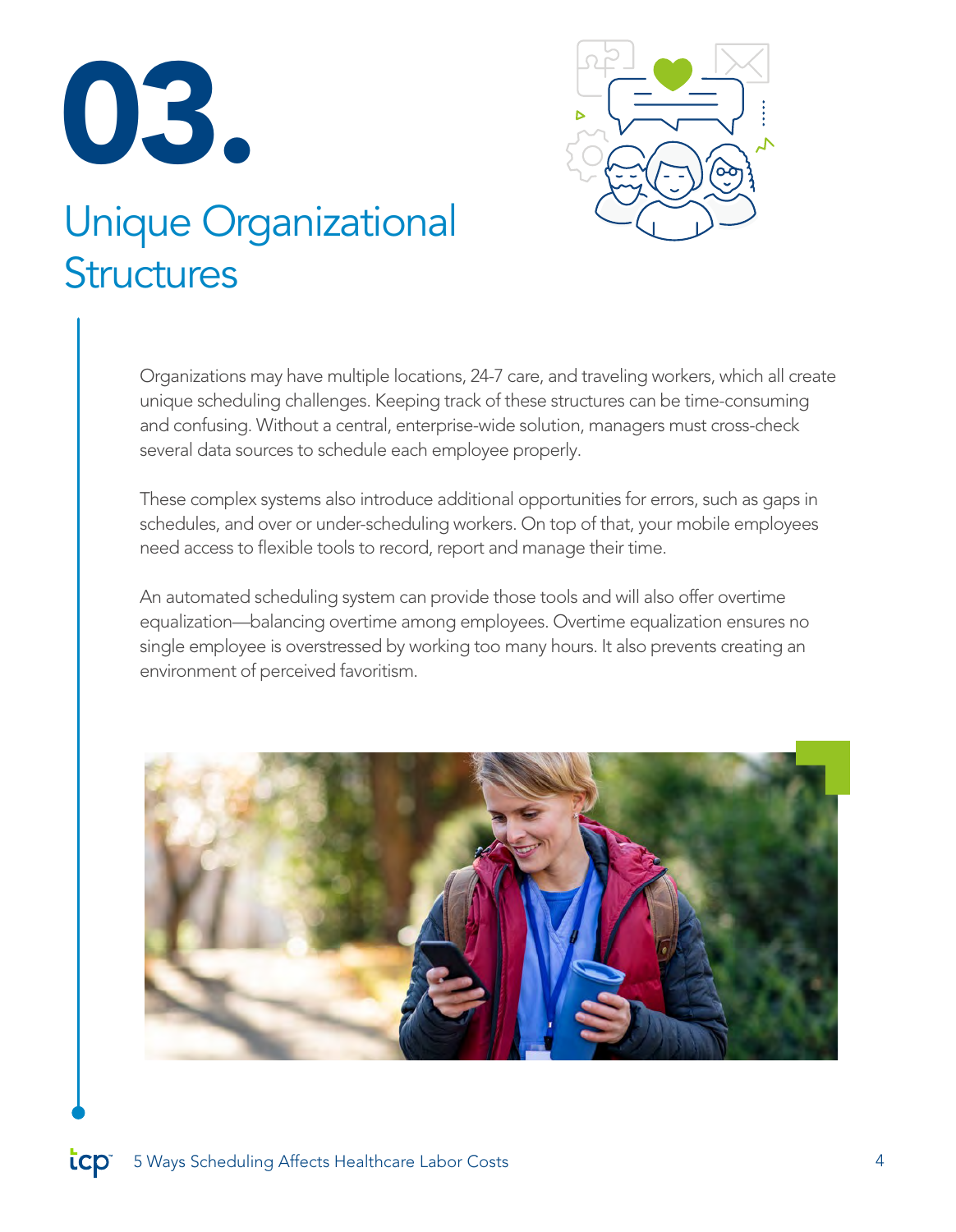

#### Employee Turnover



Every healthcare organization knows their reputation rises based on the distinction of their employees. This is why you have hired the best of the best. An excellent salary is undoubtedly one benefit employees value when choosing an organization to work for, and proper scheduling can help you retain those employees. When workers feel they have no control over their schedule, they are more likely to seek employment elsewhere.

Part-time employees may have other jobs besides the one with your organization. Frequent and abrupt changes to their schedule may cause them to seek other opportunities despite being happy in their current job.



Working too many hours or too few may affect the employee's opinion of the organization, and prompt them to look elsewhere for work. By providing flexible and transparent timeclocking, an easy view of schedules, accurate pay and an easy way to request time off, you are fostering employee loyalty and reducing the likelihood of workers jumping ship.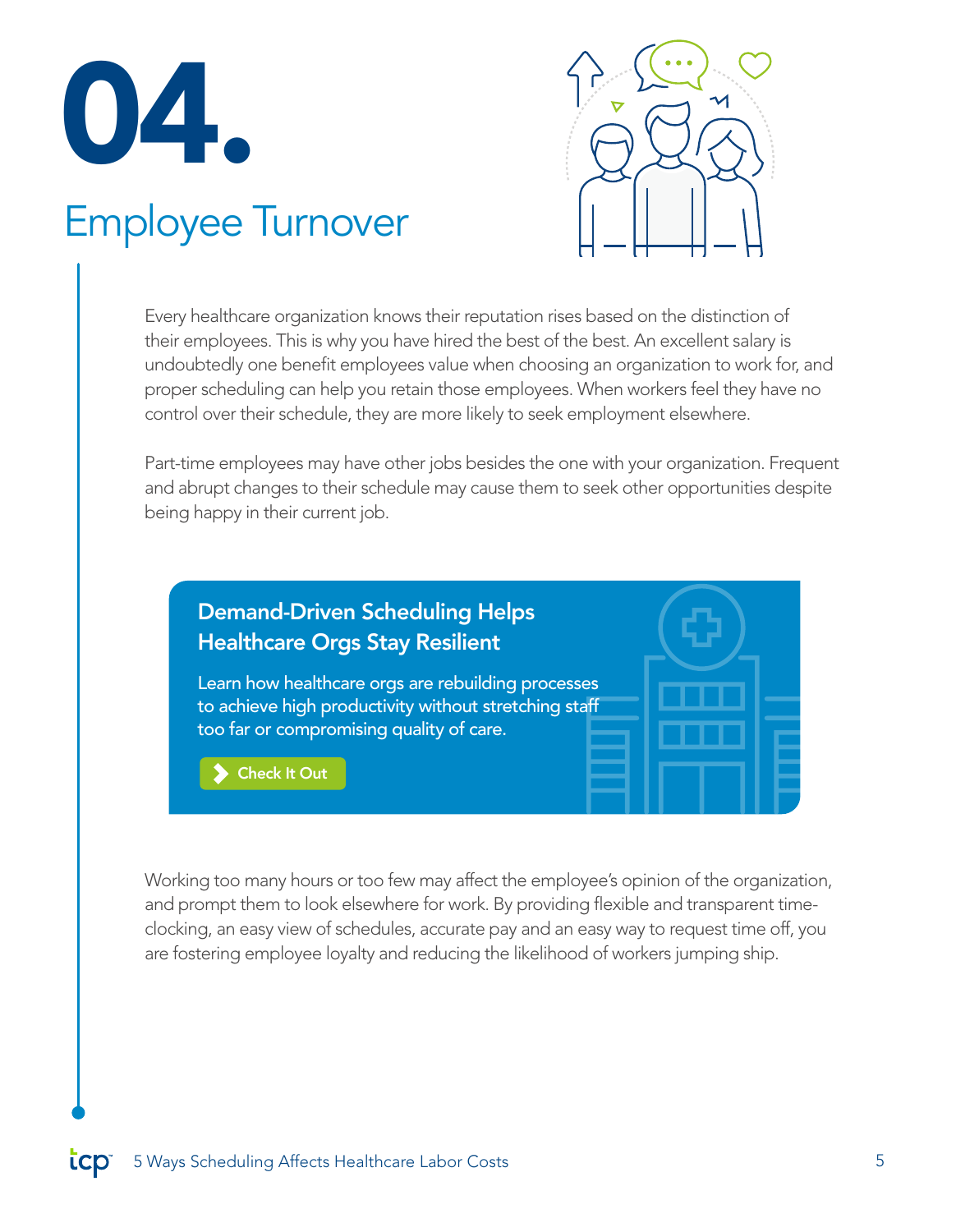### 05. Payroll & HR



You can reduce the time it takes to process payroll, in some cases quite significantly, and reduce costly payroll errors with accurate scheduling and reporting. Accuracy can eliminate that cloud of worry hanging over your payroll staff's heads, wondering if they dotted all the i's and crossed all the t's. In fact, TCP's software helped the payroll staff in one organization [reduce payroll processing time from four days to just two hours](https://www.tcpsoftware.com/resources/case-study-jasper-county-schools)! Long-term care facilities have even more with which to concern themselves. Under Section 6106 of the ACA, these facilities must pay close attention to the time tracking of staff working directly with patients. Compliance includes Payroll Based Journal (PBJ) digital reporting to the Center for Medicare and Medicaid Services (CMS).

A robust time and attendance system such as TCP's TimeClock Plus software can ensure the level of detail and accuracy the CMS demands and again, reducing the time and headaches this reporting can put on the HR department.

Yet, any facility can benefit from shift scheduling software. Access to optimal scheduling tools empowers your HR department to do their work with less stress. They will have fewer employee/manager complaints to mitigate and have the information they need to make informed decisions. But perhaps most importantly, they will have more time to use their skills to strategize new ways to carry out the company vision, collaborate with management to improve communications and strengthen employee relationships.